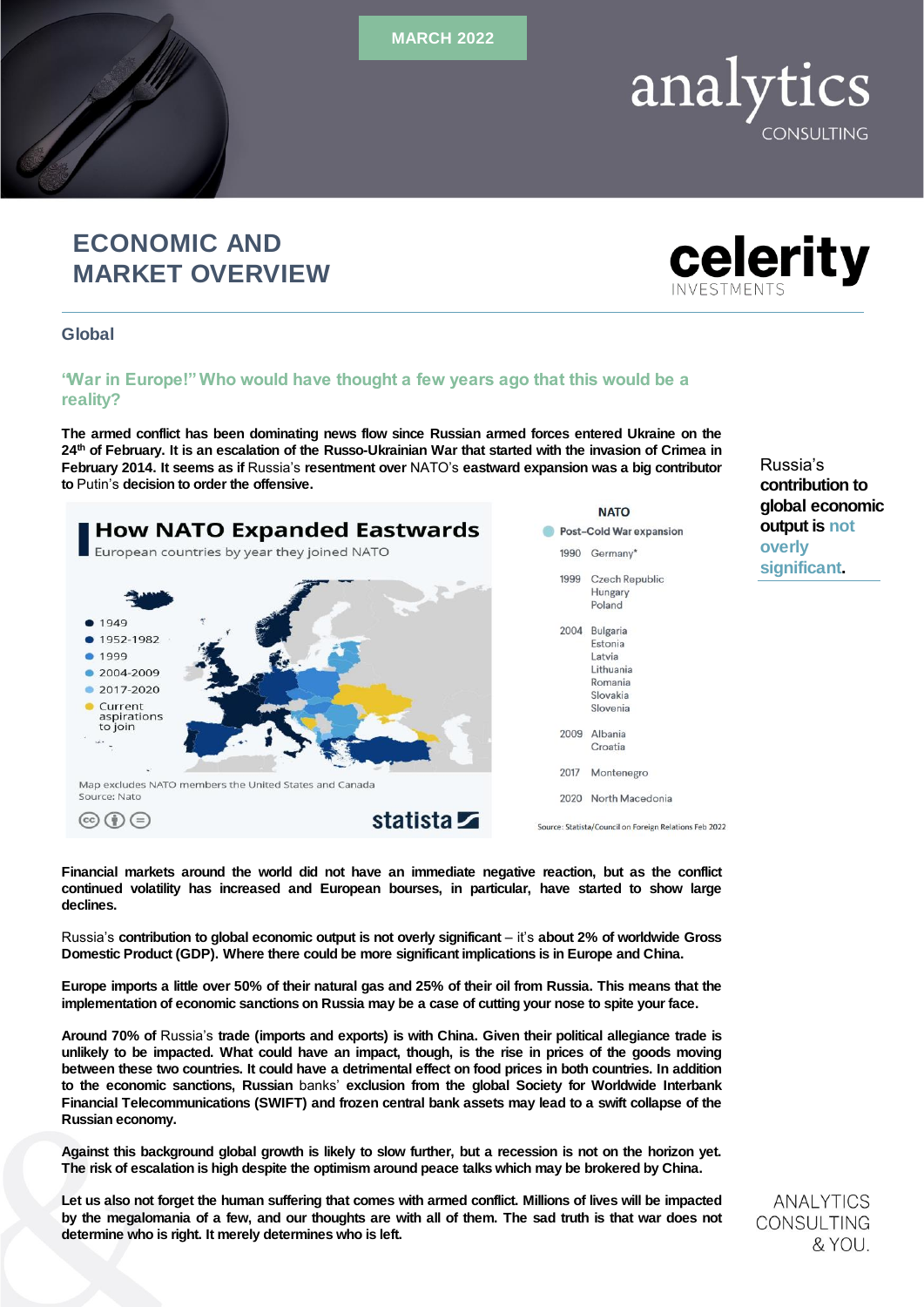# South Africa

### South Africa's finance minister Enoch Godongwana delivered his maiden budget speech on the 23<sup>rd</sup> of February.

The minister reported that South Africa's macro-economic environment remains extremely challenging, reflected in declining GDP per capita figures each year for the past seven years, and a record level of unemployment that is considered alarming by global standards. At the same time, world economic growth is expected to slow over the next couple of years. According to the most recent World Bank economic update, global growth is expected to slow from 5.5% in 2021 to 4.1% in 2022 and 3.2% in 2023, as fiscal and monetary support is systematically unwound across the world, given the recent surge in consumer inflation.

One of the government's main concerns is the continued increase in South Africa's debt burden. Although the outlook for the country's future debt burden has improved from the Medium-Term Budget Policy Statement (MTBPS) in October 2021, it will be several years before the budget delivers a primary surplus:

…the tax revenue windfall made the minister's job significantly easier…



Source: National Treasury

According to STANLIB Asset Management the 2022 budget was presented under difficult economic conditions, although the tax revenue windfall made the minister's job significantly easier. In that regard, it is encouraging that the minister did not attempt to deliver a politically expedient budget given the ANC elective conference at the end of this year, nor was there any shock tax announcement. Instead, the minister reiterated the need to control expenditure over the medium term, while continuing the path of fiscal consolidation. In that regard, the success of this year's budget will be determined by government's ability to maintain fiscal discipline, while at the same time ensuring that key policy initiatives are implemented much more effectively.

Although several policy options are available to revitalise the South African economy in the medium-term and therefore improve government finances, the range of workable solutions have diminished substantially over the past ten years given the destruction of the public sector's balance sheet and the weakening of key public sector institutions, including many state-owned enterprises (SOEs).

At this stage, the most viable policy initiatives would still include substantially expanding the use of publicprivate partnerships, the extensive deregulation of the business sector in a concerted effort to make it easier to do business and lift business confidence, bold initiatives that make it easier and safer for foreign tourists to visit SA, the urgent clarification of key policy pronouncements, a demonstratable focus on restoring good governance and the urgent reorganisation of South Africa's energy and water sectors.

> **ANALYTICS** CONSULTING & YOU.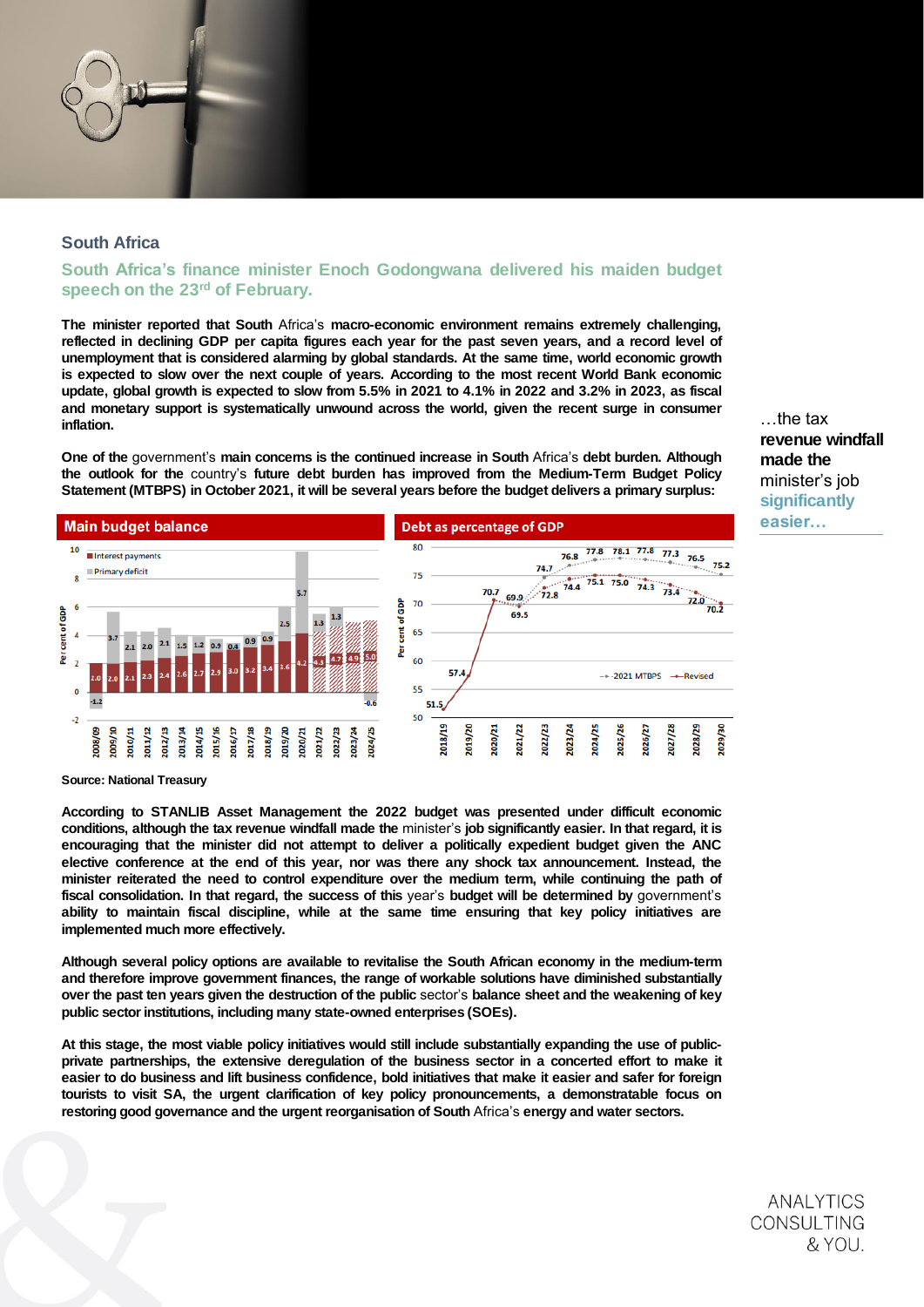# Market Performance

Global equities faced heightened volatility and continued their negative trend as the MSCI All Country World Index slid 2.6% in February, with some European markets posting sizeable losses because of Russia's invasion of Ukraine.

In the United States the S&P 500 briefly traded in official correction territory and finished 3.0% lower in February, amid rising geopolitical concerns and uncertainty regarding the timing of the Fed's tightening of monetary policy. Emerging markets retreated 3.4% in February, with the majority of countries (14 out of 25) increasing during the month. Russia (down 50.3%) posted its largest monthly decrease since August 1998, while Hungary (down 24.6%) and Poland (down 11.8%) also faced sizable declines.

South African assets have held up particularly well once again, benefiting from a 9.7% increase in the PGM (platinum group metals) basket. South African equities outperformed their developed and emerging market counterparts. Local bonds, despite a sharp sell-off in the last week of the month, managed to record a positive return as their high yield was more than sufficient to compensate for the decline in capital value.

The rand remained stable against the US dollar, Pound Sterling and the euro, and gained against most emerging market currencies. The gold price rose on geopolitical developments as investors allocated capital to defensive assets. At the time of writing, Brent Crude Oil was trading at nearly USD140 per barrel, not far off it's all time high of USD147.50 in July 2008.

| The rand<br>gained against |  |  |  |  |
|----------------------------|--|--|--|--|
| most emerging              |  |  |  |  |
| market                     |  |  |  |  |
| currencies                 |  |  |  |  |

| <b>MARKET INDICES<sup>1</sup></b><br>(All returns in Rand except where otherwise indicated) | 28 February 2022 |           |                        |
|---------------------------------------------------------------------------------------------|------------------|-----------|------------------------|
|                                                                                             |                  |           |                        |
|                                                                                             | 3 months         | 12 months | $5$ years <sup>2</sup> |
| SA equities (JSE All Share Index)                                                           | 8.8%             | 20.5%     | 12.0%                  |
| SA property (S&P SA Reit Index)                                                             | 2.2%             | 22.9%     | $-7.0%$                |
| SA bonds (SA All Bond Index)                                                                | 4.1%             | 9.1%      | 8.9%                   |
| SA cash (STeFI)                                                                             | 1.0%             | 3.9%      | 6.2%                   |
| Global developed equities (MSCI World Index)                                                | $-3.7%$          | 11.2%     | 12.6%                  |
| Emerging market equities (MSCI Emerging Markets Index)                                      | $-3.0%$          | $-10.4%$  | 7.4%                   |
| Global bonds (Bloomberg Barclays Global Aggregate)                                          | $-3.3%$          | $-5.3%$   | 2.4%                   |
| Rand/dollar 3                                                                               | $-3.6%$          | 2.0%      | 3.4%                   |
| Rand/sterling                                                                               | $-2.2%$          | $-2.1%$   | 5.0%                   |
| Rand/euro                                                                                   | $-3.8%$          | $-5.6%$   | 4.5%                   |
| Gold Price (USD)                                                                            | 7.1%             | 9.9%      | 8.7%                   |
| Oil Price (Brent Crude, USD)                                                                | 43.1%            | 52.7%     | 12.7%                  |

1. Source: Factset

2. All performance numbers in excess of 12 months are annualised

3. A negative number means fewer rands are being paid per US dollar, so it implies a strengthening of the rand.

**ANALYTICS CONSULTING** & YOU